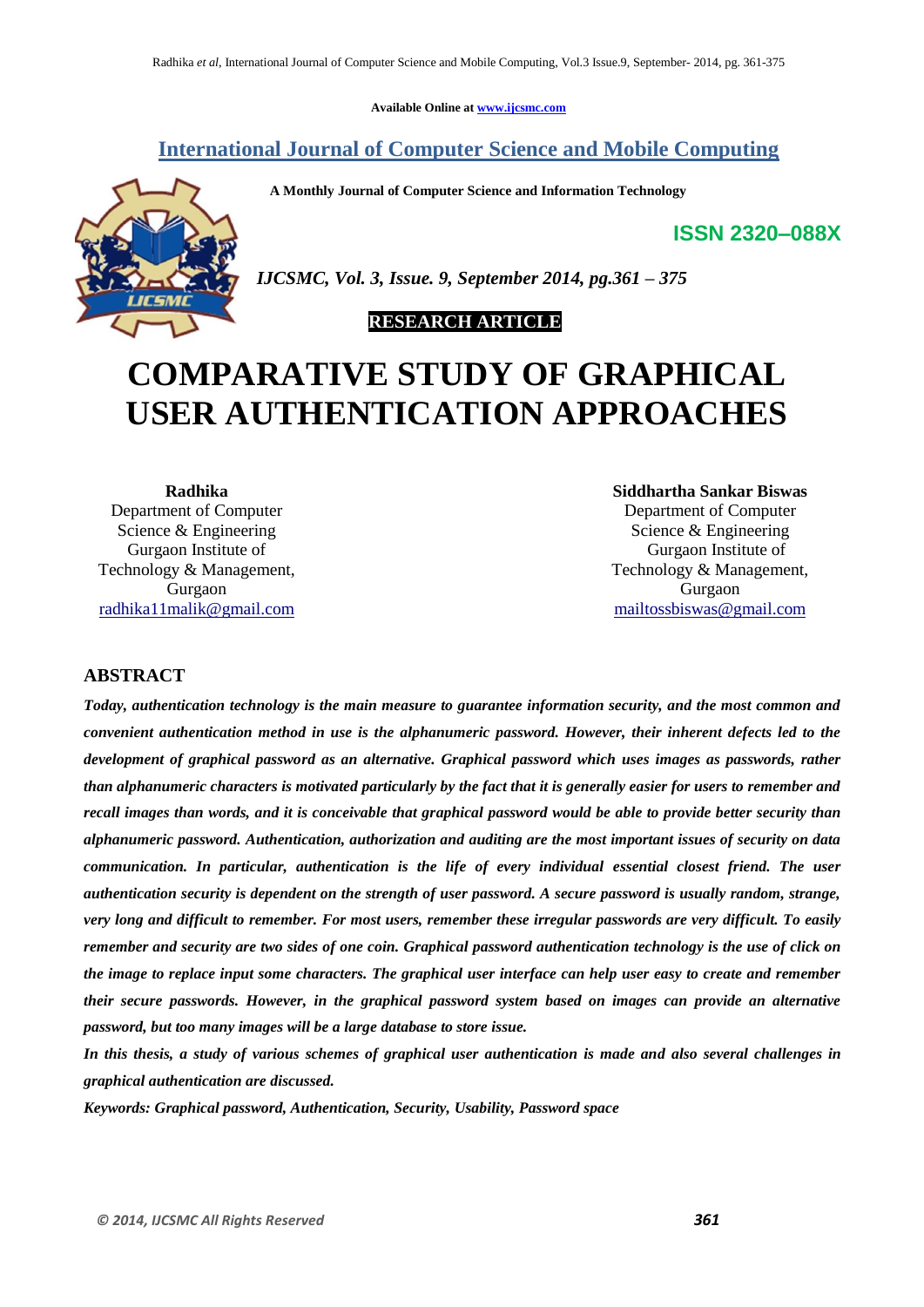## **1. INTRODUCTION**

Graphical authentication schemes have been proposed as a possible alternative to replace the traditional username/password authentication schemes. In graphical user authentication we use images as the password. Graphical password can be defined as that; Graphical password is an authentication system that works by having the user select from images, in a specific order, presented in a graphical user interface (GUI)". For this reason, the authentication method in which graphical images or pictures are used as a password is sometimes called graphical user authentication (GUA). User authentication involves issues of both usability and security. Too often, one or the other is ignored even though both are important and necessary. This problem is evident in knowledge-based authentication systems. For example, passwords are often either memorable-but-insecure or secure-

But difficult to remember when they should be memorable and secure. Graphical passwords are potentially more memorable and secure than traditional text passwords because they harness the human ability to easily recognize and recall images. In this thesis, we advance research in the area of knowledge-based authentication through usability and security evaluations of graphical password schemes, the creation of novel schemes that offer improved memorability and security, and the identification of some underlying design strategies to inform the design of other knowledge-based authentication schemes. Computer applications today uses user authentication as its fundamental security component. It provides the basis for access control and user accountability. While there are various types of user authentication systems, alphanumerical username/passwords are the most common type of user authentication. They are versatile and easy to implement and use. Alphanumerical passwords are required to satisfy two contradictory requirements.

- They have to be easily remembered by a user.
- They have to be hard to guess by impostor.

Users are known to choose easily guessable and/or short text passwords, which are an easy target of dictionary and brute-forced attack. Enforcing a strong password policy sometimes leads to an opposite effect, as a user may resort to write his or her difficult-to-remember passwords on sticky notes exposing them to direct theft.

One innovation is graphical passwords, i.e., passwords that are based on images rather than alphanumeric strings. The basic idea is that using images will lead to greater memorability and decrease the tendency to choose insecure passwords. This, in turn, should increase overall password security.

# **2. GRAPHICAL PASSWORDS**

Graphical password can be defined as that; Graphical password is an authentication system that works by having the user select from images, in a specific order, presented in a graphical user interface (GUI)". For this reason, the authentication method in which graphical images or pictures are used as a password is sometimes called graphical user authentication (GUA). Many techniques have been designed in the field of graphical password since 1996. Existing graphical password schemes can be categorized into following categories:

- Recall-based
- Recognition-based
- Cued-recall

In the recall-based scheme, a user is asked to reproduce a pre-drawn outline drawing with the mouse or stylus on a grid.

Recognition-based scheme requires the user to memorize a portfolio of images during password creation, and then recognize their images from among decoys during authentication.

Cued-recall scheme, intends to the memory load on users, generally provides a background image and the user must remember and target specific locations on the image.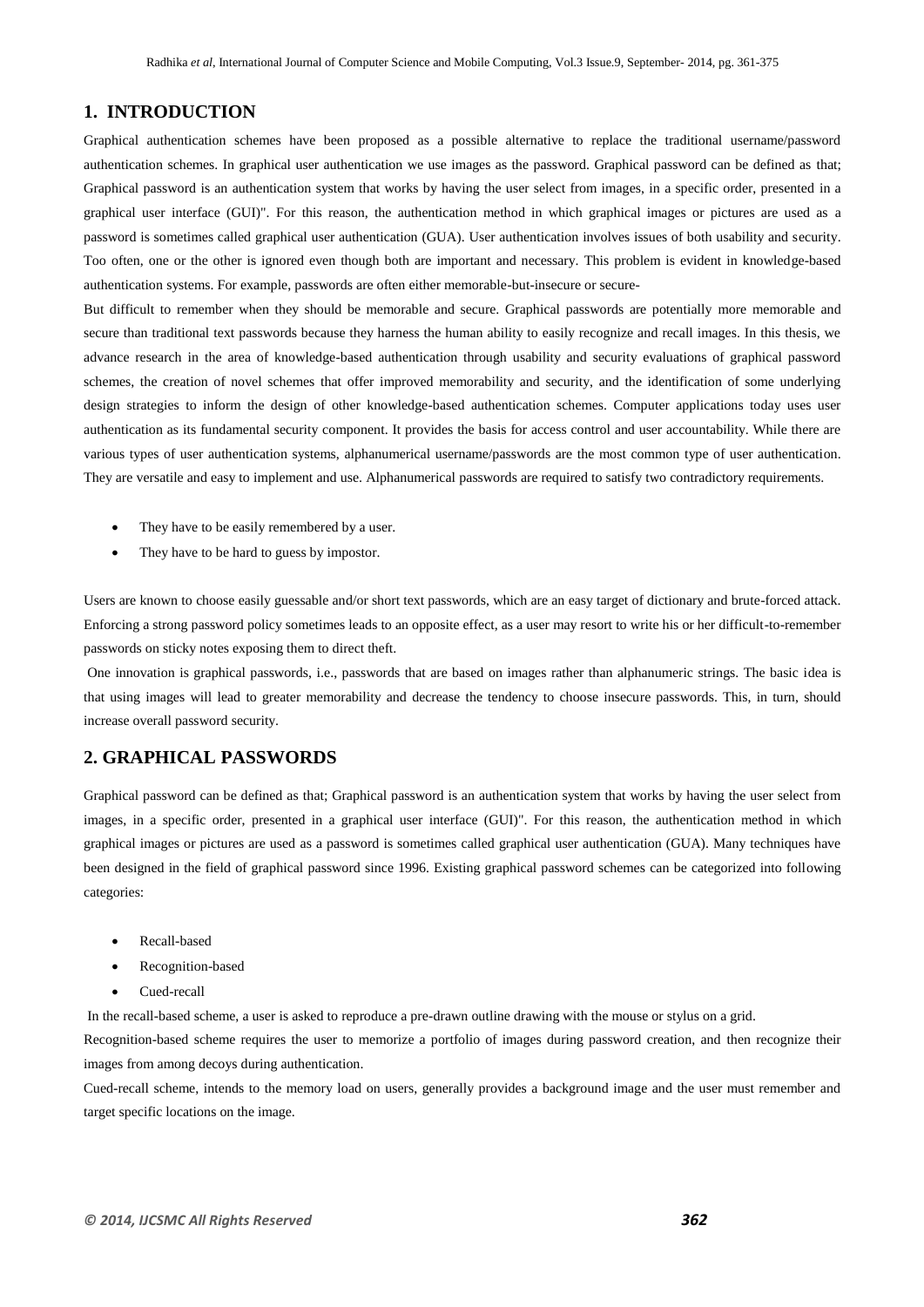## **2.1 Recognition Based Techniques**

**Dhamija and Perrig [1]** proposed a graphical authentication scheme based on the hash Visualization technique. In their authentication system, user selects a certain number of images from a set of program generated random pictures (Figure 2.1). For a user to be authenticated, he or she would have to identify the pre-selected images. One weakness of their system is that the server needs to store the seeds of the selected images of each user in plain text. Also, it is a bit time consuming and tedious for the users to select images from the database. Akula and Devisettys algorithm is similar to the technique proposed by Dhamija and Perrig. The main difference is that they make the authentication more secure and require less memory. They did this by using hash function SHA-1, which produces a 20 byte output. The authors also suggested that this could be deployed on the Internet, cell phones and PDA's. Weinshall and Kirkpatrick<sup>[2]</sup> proposed and study several authentication schemes. They conducted a number of user studies. The various studies includes picture recognition, object recognition, and pseudo word recognition. In the picture recognition study, out of a database of 20,000 images, a large set of images are selected (100-200 images). Then the user is trained to recognize those set of images.



**Figure 2.1: Graphical Authentication Scheme By Dhamija And Perrigreduce**

After one to three months, users in their study were able to recognize over 90% of the images in the training set. This study showed that pictures are the most effective among the three schemes tested. Pseudo codes can also be used, but require proper setting and training.

**Sobrado and Birget [3]** developed a graphical authentication technique that is considered to be shoulder surfing resistant. In the first scheme, the system will display a number of pass-objects (pre-selected by user) among many other objects. To be authenticated, a user needs to recognize pass-objects and click inside the convex hull formed by all the pass-objects (Figure 2.2). In order to make the password hard to guess, Sobrado and Birget suggested using 1000 objects, which makes the display very crowded and the objects almost indistinguishable, but using fewer objects may lead to a smaller password space, since the resulting convex hull can be large. In their second algorithm, a user moves a frame (and the objects within it) until the pass object on the frame lines up with the other two pass objects.

**Man, et al.[4]** proposed another shoulder-surfing resistant algorithm. In their method, a user selects a number of pass-objects which are nothing but thumbnails of images. Each pass-object has several variants and each variant is assigned a unique code. During authentication, the user is challenged with several scenes. Each scene contains several pass-objects (each in the form of a randomly chosen variant) and many decoy-objects. The user has to type in a string with the unique codes corresponding to the pass-object variants present in the scene as well as a code indicating the relative location of the pass objects in reference to a pair of eyes. The argument is that it is very hard to crack this kind of password even if the whole authentication process is recorded on video because where is no mouse click to give away the pass-object information. However, this method still requires users to memorize the alphanumeric code for each pass-object variant. Hong, et al. later extended this approach to allow the user to assign their own codes to pass-object variants. Figure 2.3 shows the log-in screen of this graphical password scheme. However, this method still forces the user to memorize many text strings and therefore suffer from the many drawbacks of text-based passwords.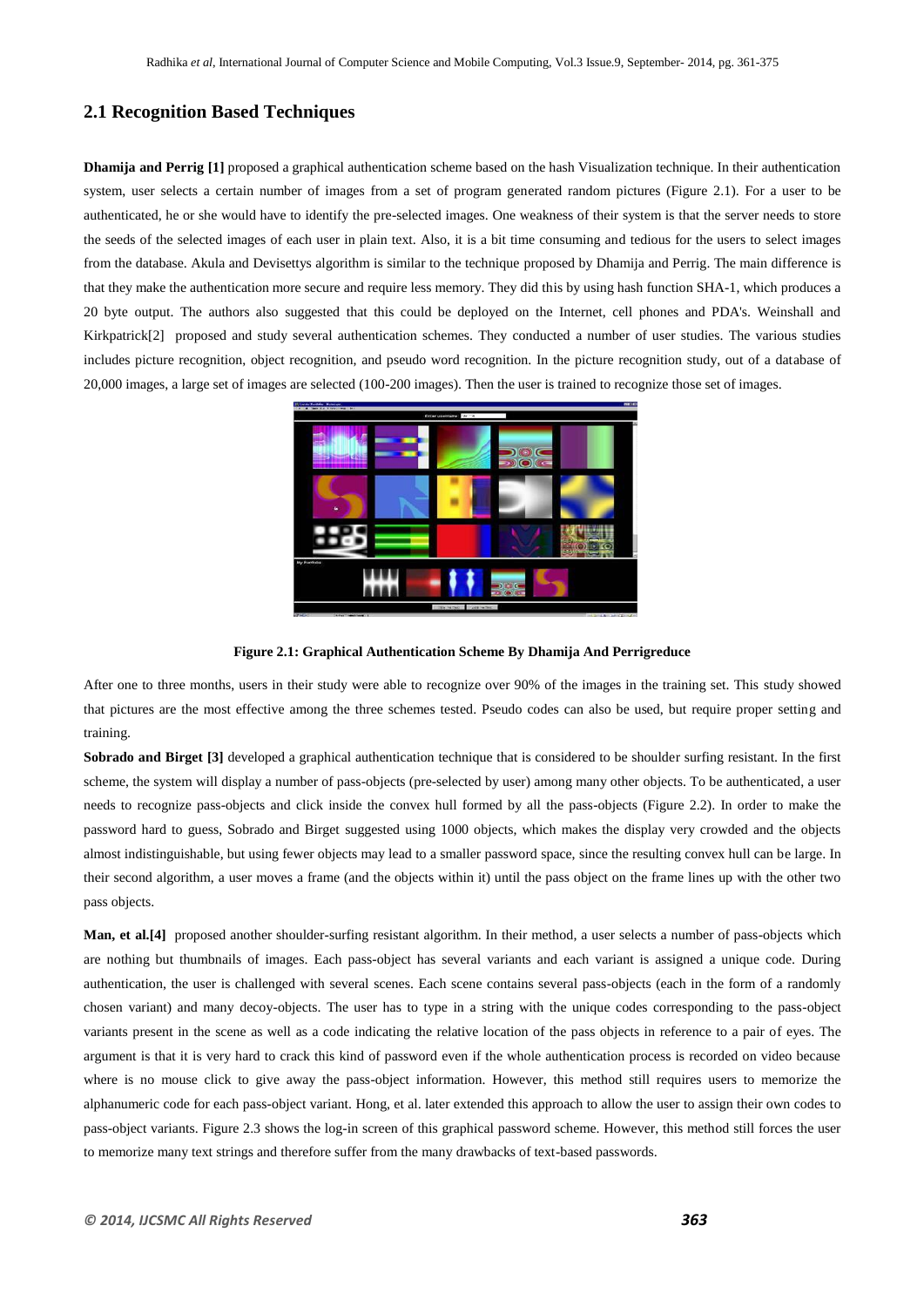

**Figure 2.2: Graphical Authentication Scheme By Sobrado And Birget**



**Figure 2.3: Graphical Authentication scheme by Hong, et**

A technique called **Passface** is developed by Real User Corporation. The basic idea is as follows. The user have to choose four images of human faces from a face database. These selected faces are stored as their password. In the authentication stage, the user is presented with a grid consisting of nine faces, consisting of one face previously chosen by the user and eight decoy faces (Figure 2.4). The user recognizes and clicks anywhere on the known face. This procedure is repeated for several rounds. The user is authenticated if he/she correctly identifies the four faces. The technique is based on the assumption that people can recall human faces easier than other pictures. User studies by Valentine[5] have shown that Passfaces are very memorable over long intervals. Comparative studies conducted by Brosto and Sasse showed that Passfaces had only a third of the login failure rate of text-based passwords, despite having about a third the frequency of use. Their study also showed that the Passface-based login process took longer than text passwords and therefore was used less frequently by users. However the effectiveness of this method is still uncertain.

**Davis, et al.**[6] studied the graphical passwords created using the Passface technique and found obvious patterns among these passwords. For example, most users tend to choose faces of people from the same race. This makes the Passface password somewhat predictable. This problem may be alleviated by arbitrarily assigning faces to users, but doing so would make it hard for people to remember the password.



**Figure 2.4: Passface Graphical Authentication Scheme**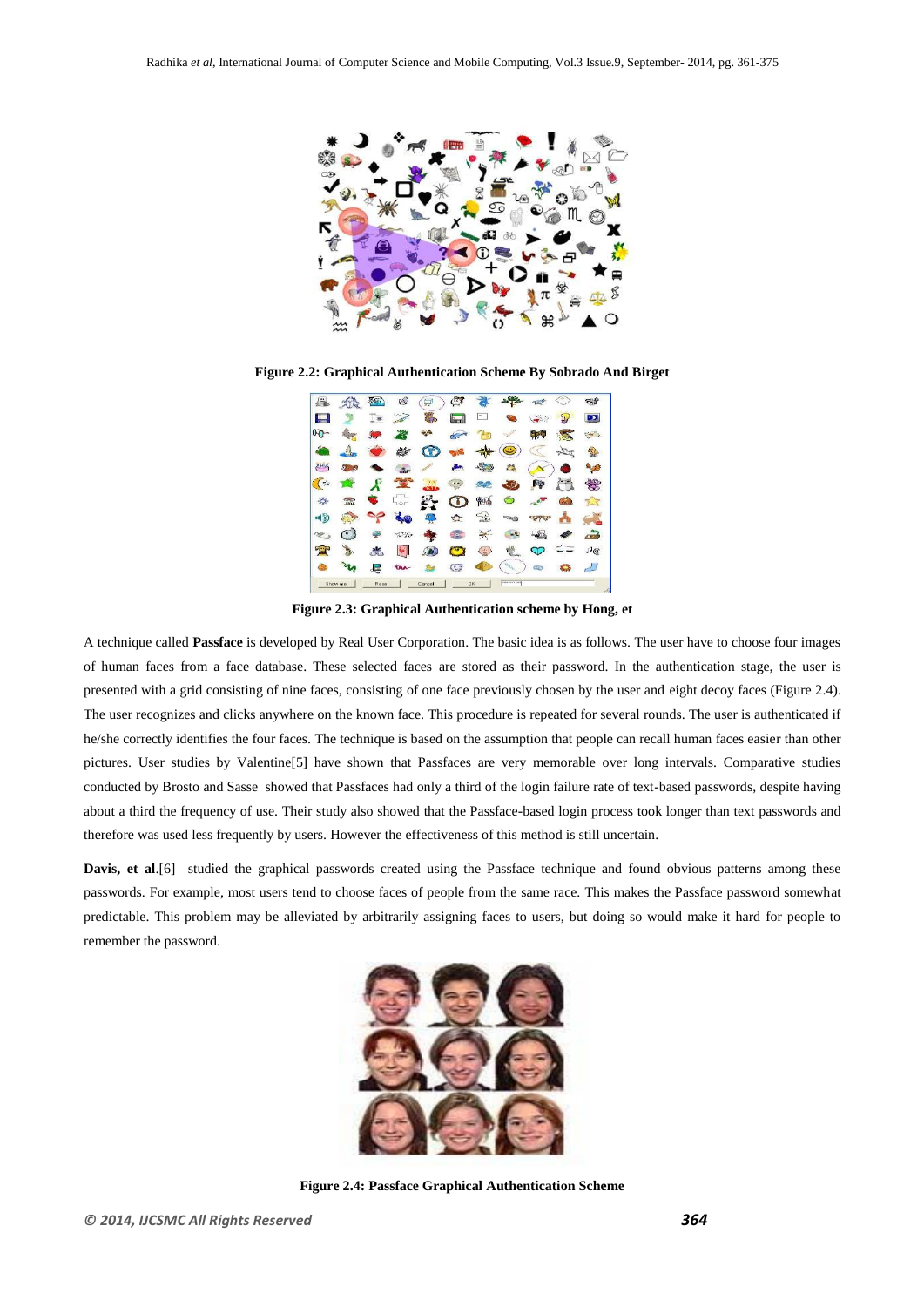**Jansen**[7] proposed a graphical password mechanism for mobile devices. During the enrollment stage, a user selects a theme (e.g. sea, cat, etc.) which consists of thumbnail photos and then registers a sequence of images as a password (Figure 2.5).During the authentication, the user must enter the registered images in the correct sequence. One drawback of this technique is that since the number of thumbnail images is limited to 30, the password space is small. Each thumbnail image is assigned a numerical value, and the sequence of selection will generate a numerical password. The result showed that the image sequence length was generally shorter than the textural password length. To address this problem, two pictures can be combined to compose a new alphabet element, thus expanding the image alphabet size.



**Figure 2.5: Graphical Authentication Scheme By Jansen Et Al.**

## **2.2 Recall Based Techniques**

In this section we discuss two types of picture password techniques: reproducing a drawing and repeating a selection.

## 2.2.1 REPRODUCE A DRAWING

**Jermyn, et al**.[8] proposed a technique, called Draw-a-secret (DAS)", which allows the user to draw their unique password (Figure 2.6). A user is asked to draw a simple picture on a 2D grid. The coordinates of the grids occupied by the picture are stored in the order of the drawing. During authentication, the user is asked to re-draw the picture. If the drawing touches the same grids in the same sequence, then the user is authenticated. Jermyn, et al. suggested that given reasonable-length passwords in a 5 X 5 grid, the full password space of DAS is larger than that of the full text password space.



**Figure 2.6: Das Authentication Technique**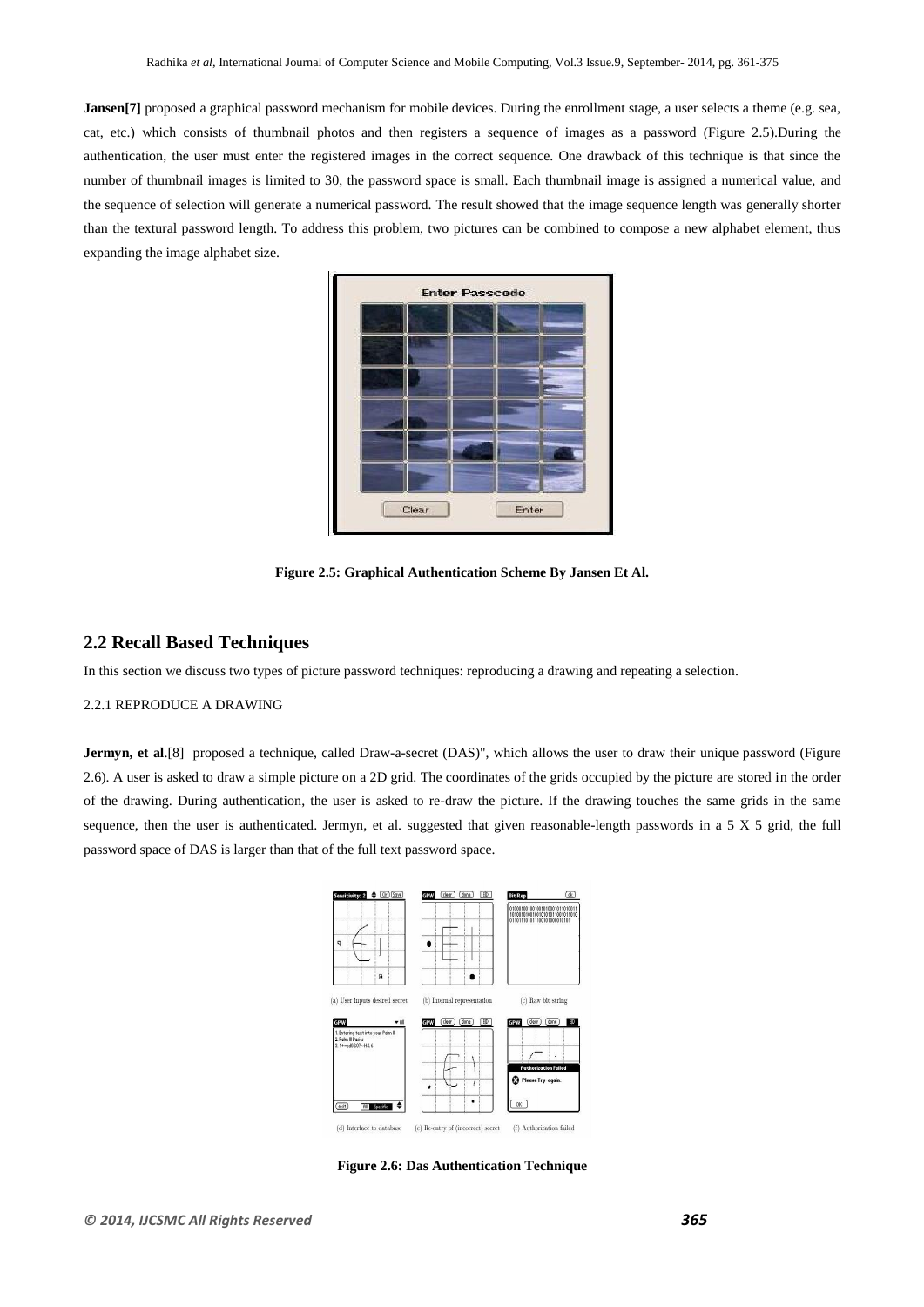Syukri, et al.[9] proposes a system where authentication is conducted by having the user drawing their signature using a mouse (Figure 2.7). Their technique included two stages, registration and verification. During the registration stage: the user will first be asked to draw their signature with a mouse, and then the system will extract the signature area and either enlarge or scale-down the signature, and rotates if needed, (also known as normalizing). The information will later be saved into the database.



**Figure 2.7: Signature Drawn By Mouse**

The verification stage first takes the user input, and does the normalization again, and then extracts the parameters of the signature. After that, the system conducts verification using geometric average means and a dynamic update of the database. According to the paper the rate of successful verification was satisfying.

Recently, **Dunphy and Yan[10]** added background images to DAS to encourage users to create more complex passwords. Their study compared the new BDAS with DAS using paper prototypes. It shows that the background image reduced the amount of symmetry and led to longer passwords that were similarly memorable to the weaker DAS passwords. They did not investigate whether the background images introduced other types of predictable behaviour such as targeting similar areas of the images or image specific patterns.

#### 2.2.2 REPEAT A SEQUENCE OF ACTIONS

Blonder designed a graphical password scheme in which a password is created by having the user click on several locations on an image. During authentication, the user must click on the approximate areas of those locations. The image can assist users to recall their passwords and therefore this method is considered more convenient than unassisted recall (as with a text-based password). Passlogix has developed a graphical password system based on this idea. In their implementation (Figure 2.8), users must click on various items in the image in the correct sequence in order to be authenticated. Invisible boundaries are defined for each item in order to detect whether an item is clicked by mouse. It was reported that Microsoft had also developed a similar graphical password technique where users are required to click on pre-selected areas of an image in a designated sequence. As a result, a user can click on any place on an image (as opposed to some pre-defined areas) to create a password. A tolerance around each chosen pixel is calculated. In order to be authenticated, the user must click within the tolerance of their chosen pixels and also in the correct sequence. Because any picture can be used and because a picture may contain hundreds to thousands of memorable points, the possible password space is quite large. However, their studies showed that graphical password users had more difficulties learning the password, and took more time to input their passwords than the alphanumerical users.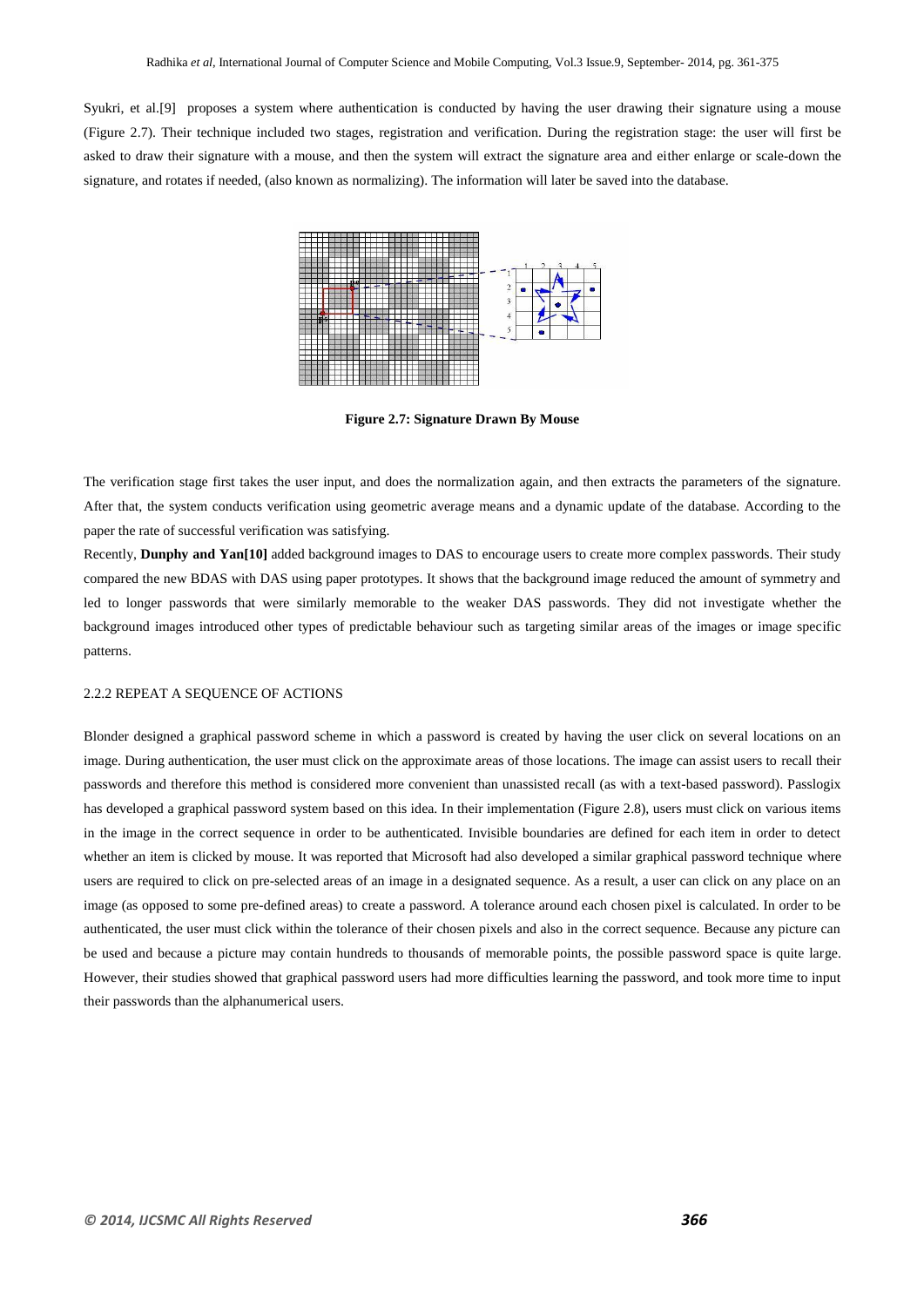

**Figure: 2.8: A Recall-Based Technique Developed By Passlogix**

Passlogix<sup>[11]</sup> has also developed several graphical password techniques based on repeating a sequence of actions. For example, its v-Go includes a graphical password scheme where users can mix up a virtual cocktail and use the combination of ingredients as a password. Other password options include picking a hand at cards or putting together a \meal" in the virtual kitchen. However, this technique only provides a limited password space and there is no easy way to prevent people from picking poor passwords.

**Passpoint**[12] PassPoints, is based on Blonder's idea of representing the password by multiple clicks on a single image. However, it overcomes some of the limitations of his scheme: There are no artificial predefined boundaries around areas of the image within which the user can click. This means that in the PassPoints scheme, users may choose any place in the image as a click point. After a sequence of click points (i.e., pixels) is chosen (a "password"), the system cryptographically hashes ("encrypts") the password and calculates a tolerance region around the chosen pixels. When logging in, to make a valid click the user will have to click within this tolerance. The size of this tolerance can be varied, but for the password space to be large the tolerance should not be too large, e.g., 2 to 5 mm around each chosen pixel. To log in the users must click within the tolerance of their chosen click points. Their memory is cued by the image as they enter their password. The system or the user could provide the image.



**Figure 2.9: An Image Used In The Passpoint Sytem**

The main requirement is that it be a complex image that is visually rich enough to have many potentially memorable click places. Without artificial predefined boundaries, more intricate images, such as natural scenes, can be used.

**Passdoodle[13]:** Passdoodle is similar to DAS, allowing users to create a freehand drawing as a password, but without a visible grid. The use of additional characteristics such as pen color, number of pen strokes, and drawing speed are suggested by the authors to add variability to the doodles. Goldberg et al. report on a small paper-based prototype study of Passdoodle and found that users often remembered their final drawing, but they made mistakes in recalling the number, order, or direction of the pen strokes. In a lab study , 10 users created their doodle by tracing it with their finger on a touch screen. Users repeated the trace several times. This data was used as training for the recognition algorithm and it was found that similar input could be accurately interpreted as similar. No further usability or security analysis has been reported.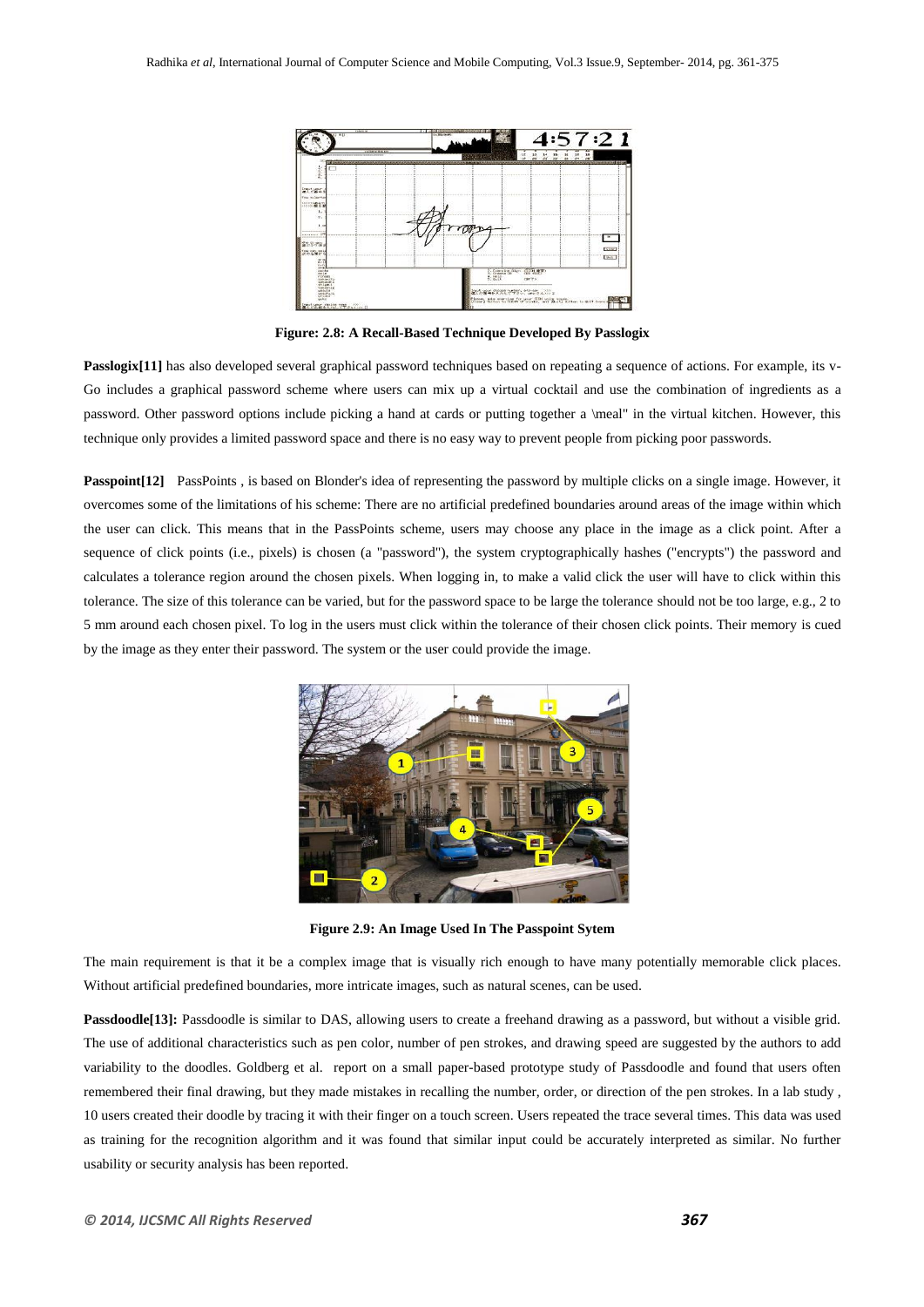Later**, Govindarajulu and Madhvanath[14]** separately proposed a web-based pass- word manager where a master doodle" was used instead of a master password. In their 10-participant user study, they collected Tamil language character samples using Tablet PCs and PDAs. Using only one initial doodle as the master doodle, they used handwriting recognition techniques to evaluate whether the subsequent doodles were correct and reported 90% accuracy with one of the handwriting recognition techniques.

All three Passdoodle studies focus on the users' ability to recall and reproduce their doodles and on the matching algorithms used to accurately identify similar entries. None of the studies look at usability metrics such as login times or success rates. During password creation, however, Passdoodles would likely require training of the recognition algorithm to build an accurate model of the password. Although no security analysis has been reported, we provide here a preliminary evaluation comments based on our understanding of the scheme. Shoulder-surfing would be possible with Passdoodle and accurately observing one login would be sufficient to learn the password. However, reproducing the drawing may be difficult and would depend on which measures (such as drawing speed) are used by the recognition algorithm. We expect that Passdoodle would be susceptible to the same types of predictability seen with DAS (symmetry and short passwords) and as such successful dictionary attacks may be possible. As with DAS, some users are likely to choose personally identifiable passwords that can be guessed by someone who knows the user. It would likely be difficult to accurately describe a Passdoodle password since there is no visible grid to act as a guide, although it may be possible to sketch and share such passwords. Passdoodle passwords (the drawings themselves) would likely need to be stored in a manner accessible to the system, as opposed to hashed, since the recognition algorithm must allow for various approximations of the original password.



**Figure 2.10: An Image Used In The Passdoodle System**

#### **Pass-Go :**

Pen colour was used as an additional parameter and the authors suggest using a finer grid to further increase the theoretical password space. Dictionary attacks may be less effective than DAS since it is reported that users selected longer passwords and used colour; both add variability to passwords. Interpreting other aspects of security, Pass-Go is similar to DAS in terms of shoulder-surfing, phishing, social engineering, and personalization.



**Figure 2.11: An Image Used In The PassGo System**

A similar scheme was proposed by Orozco et al. It uses a haptic input device that measures pen pressure while users draw their password. They suggest that this may help protect against shoulder-surfing since an observer would have difficulty distinguishing variances in pen pressure. Results of their user study, however, show that users applied very little pen pressure and hardly lifted the pen while drawing, so the use of haptics did not increase the difficulty of guessing passwords.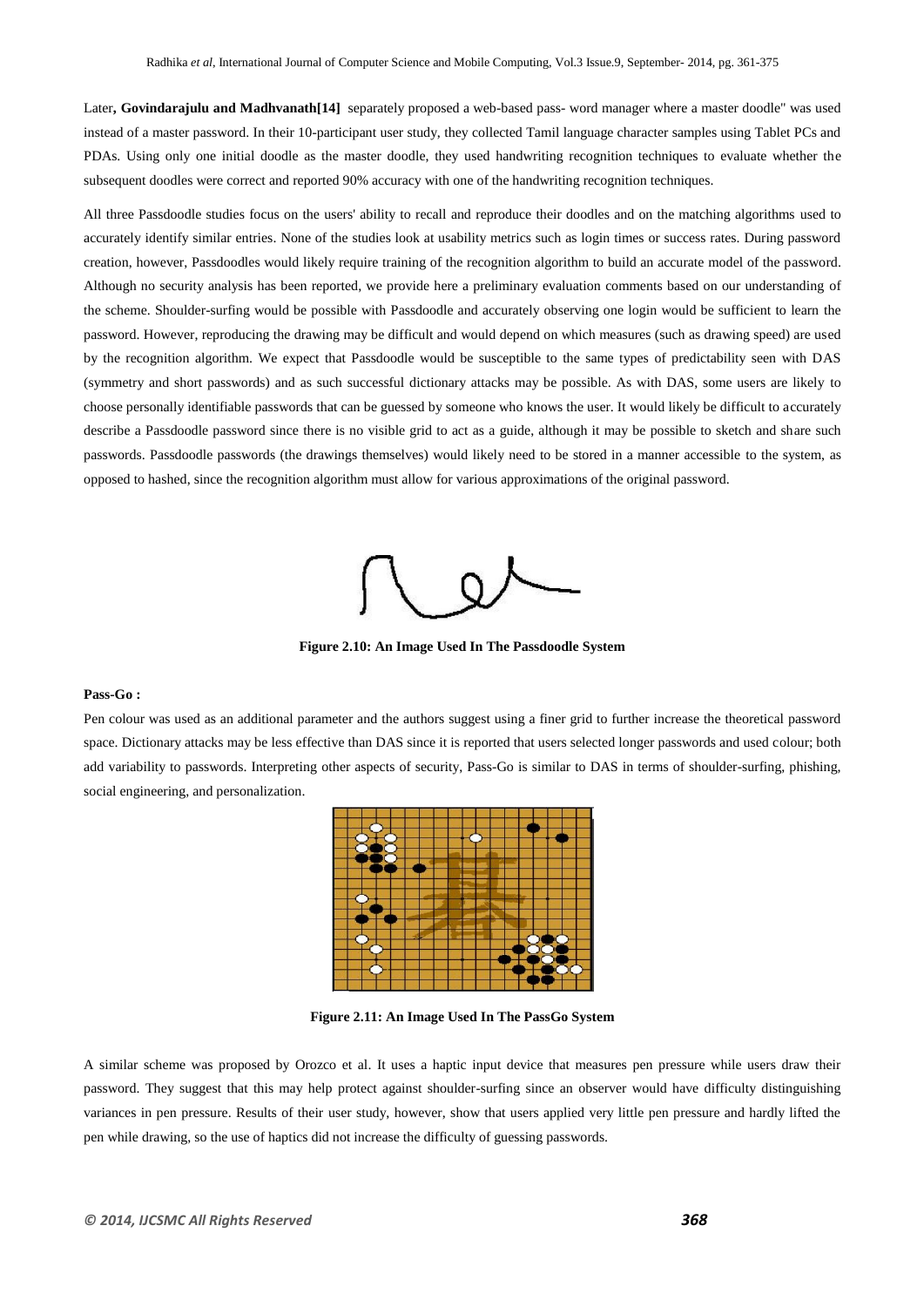# **2.3 Cued-recall Techniques**

Graphical passwords based on cued recall were first discussed by Blonder. In such a scheme the user chooses several locations in an image to create a password. To log in the user must click on or close to those locations. There are no multiple rounds of images, just a single image. In an implementation of this scheme the image had predefined click objects or regions that were outlined by thick boundaries. The users chose the password from these objects and logged in using them (although thick boundaries were not visible when logging in). A click anywhere within the boundary was considered correct. A problem with this scheme was that the number of predefined click regions was relatively small so the password had to be quite long to be secure (e.g., 12 clicks). Also, the use of predefined click objects or regions required simple, artificial images, for example cartoon-like images, instead of complex, real-world scenes.

## 2.3.1 CUED CLICK-POINTS

Cued Click-Points (CCP)[15] is our first proposed alternative to PassPoints. In CCP, users click one point on each of  $c = 5$  images rather than on five points on one image. It offers one-to-one cueing, where each image acts as a cue for the one corresponding Click point, and introduces implicit feedback, where visual cues instantly alert legitimate users if they have made a mistake when entering their latest click-point (at which point they can cancel their attempt and retry from the beginning). It also makes attacks based on hotspot analysis more challenging, as we discuss later. As shown in Figure 2.12. Each click results in showing a next-image, in effect leading users down a \path" as they click on their sequence of points. A wrong click leads down an incorrect path, with an explicit indication of authentication failure only after the final click. Users can choose their images only to the extent that their click-point dictates the next image. If users dislike the resulting images, they may create a new password involving different click-points to get different images.



**Figure 2.12: An Image Used In CCP**

#### 2.3.2 PERSUASIVE CUED CLICK-POINTS:

Using CCP as a base system, we added a persuasive feature to encourage users to select more secure passwords, and to make it more difficult to select passwords where all five click-points are hotspots.

Specifically, when users created a password, the images were slightly shaded except for a randomly positioned viewport. The viewport's size was intended to offer a variety of distinct points but still cover only an acceptably small fraction of all possible points. Users were required to select a click-point in this region, they could press the "shuffle" button to randomly reposition the viewport. While users were allowed to shuffle as often as they wanted, this significantly slowed the password creation process. During password confirmation and login, the images were displayed normally, without shading or the viewport and users were allowed to click anywhere.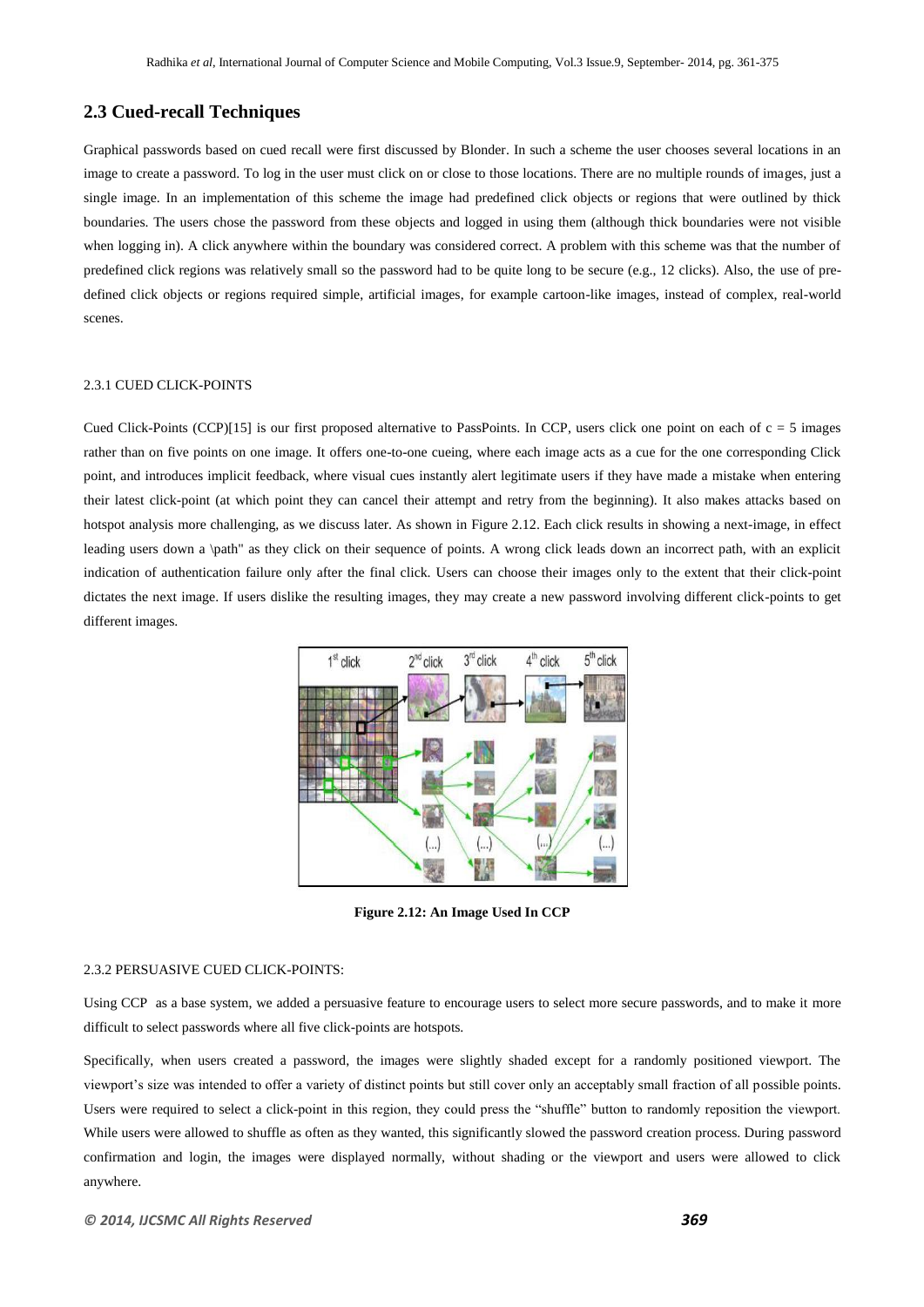Our hypotheses were:

- 1. Users will be less likely to select click-points that fall into known hotspots.
- 2. The click-point distribution across users will be more randomly dispersed and will not form new hotspots.
- 3. The login success rates will be similar to those of the original CCP system.
- 4. Participants will feel that their passwords are more secure with PCCP than participants of the original CCP system.



**Figure 2.13: An Image Used In PCCP**

# **3. DESIGN AND IMPLEMENTATION ISSUES OF GRAPHICAL PASSWORDS**

#### **3.1 Security**

An important security goal of authentication mechanisms is to maximize the effective password space; we would like the effective password space to include as much of the theoretical password space as possible (ideally, all of it). Since the effective password space is determined by user behaviour, the design of a system involves us- ability as well. Ideally, passwords should be secure without sacrificing the usability of the system. In practice, increasing one often reduces the other, so typically a middle-ground must be found where both the security and usability of the system are acceptable. Measures of the effective password space are imprecise approximations. One approach that may help is to identify classes of passwords that have higher probability of being chosen by users. In this case, a proximity function (a measure of similarity between items) may be useful.

#### **3.2 Usability**

One of the major arguments for graphical authentication is that images are much more easier to remember than text strings. Some research papers presented preliminary user studies to support this. However, current user studies involves only a small number of users and are still very limited. But it is still difficult to be convinced that graphical passwords are easier to remember than text based passwords as we do not have enough evidence. A major complaint among the users of graphical authentication procedure is that the registration process and log-in process take too much time, especially in recognition-based approaches. For instance, in the registration phase, a user has to pick few images from a larger number of image sets. Then in the authentication phase, a user has to identify a few pass-images by scanning through all the images displayed. Users may find this process long and tedious. Due to this users often find graphical passwords less convenient than text based passwords. And also most users are not familiar with the graphical passwords.

#### **3.3 Reliability**

The major design issue for recall-based methods is the reliability and accuracy of user input recognition. The error tolerances in graphical authentication schemes have to be set carefully if the tolerances are overly high then it may lead to many false positives. And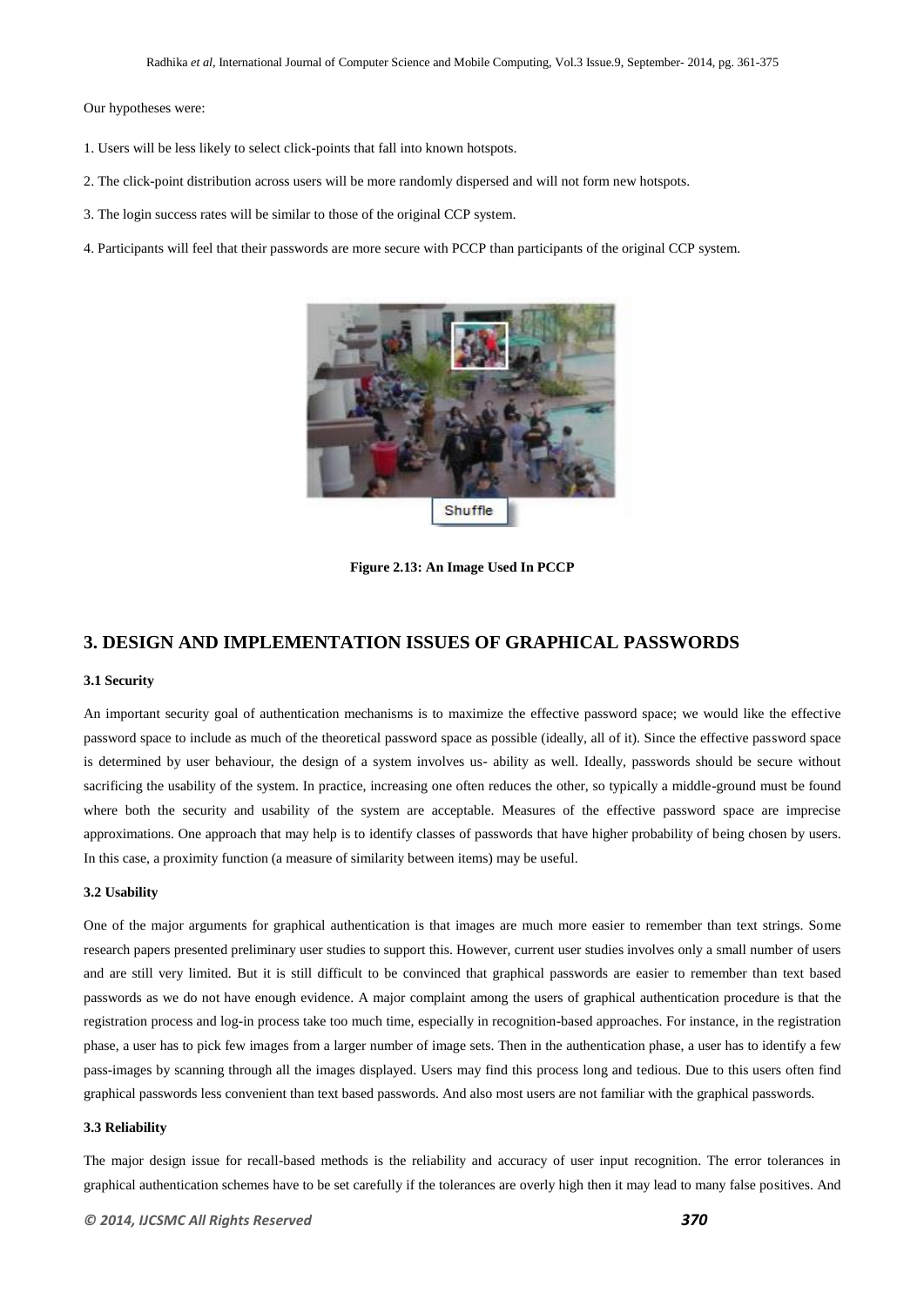if the tolerances are overly low, then again it may lead to many false negatives. In addition, if the program is more error tolerant, then it will be more vulnerable to attacks.

#### **3.4 Communication and storage**

Graphical authentication schemes require much more space for storage than text based passwords. Huge numbers of images may have to be maintained in a centralized storage database. The delay in loading or transfer of images is also a concern for graphical authentication schemes. Especially for recognition based techniques in which a large number of images may need to be displayed for each round of verification in the authentication process.

# **4. SECURITY ANALYSIS OF GRAPHICAL AUTHENTICATION**

#### **4.1 Brute force search**

The main defense against brute force search is to have a sufficiently large password space. Text-based passwords have a password space of 94<sup></sup>N, where N is the length of the password, 94 is the number of printable characters excluding SPACE. Some graphical password techniques have been shown to provide a password space similar to or larger than that of text-based passwords. Recognition based graphical passwords tend to have smaller password spaces than the recall based methods.

It is more difficult to carry out a brute force attack against graphical passwords than text-based passwords. The attack programs need to automatically generate accurate mouse motion to imitate human input, which is particularly difficult for recall based graphical passwords. Overall, we believe a graphical password is less vulnerable to brute force attacks than a text-based password.

# **4.2 Dictionary attacks**

Since recognition based graphical passwords involve mouse input instead of keyboard input, it will be impractical to carry out dictionary attacks against this type of graphical passwords. For some recall based graphical passwords [24][30], it is possible to use a dictionary attack but an automated dictionary attack will be much more complex than a text based dictionary attack. More research is needed in this area. Overall, we believe graphical passwords are less vulnerable to dictionary attacks than text-based passwords.

### **4.3 Guessing**

Unfortunately, it seems that graphical passwords are often predictable, a serious problem typically associated with text-based passwords. For example, studies on the Passface technique have shown that people often choose weak and predictable graphical passwords. Nali and Thorpe's study revealed similar predictability among the graphical passwords created with the DAS technique . More research efforts are needed to understand the nature of graphical passwords created by real world users.

#### **4.4 Spyware**

Except for a few exceptions, key logging or key listening spyware cannot be used to break graphical passwords. It is not clear whether "mouse tracking" spyware will be an effective tool against graphical passwords. However, mouse motion alone is not enough to break graphical passwords. Such information has to be correlated with application information, such as window position and size, as well as timing information.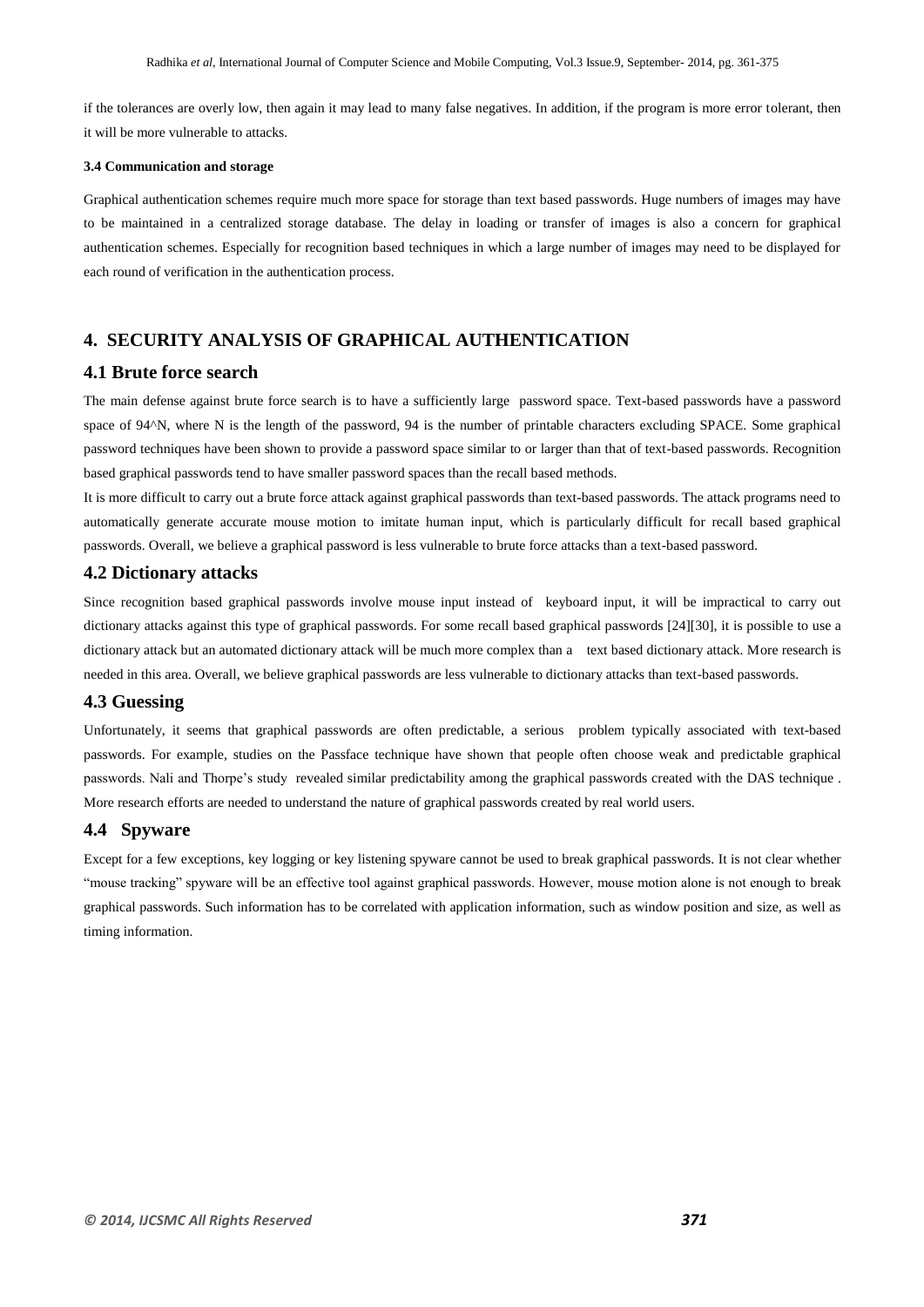|            |                        |                   |                   | Attacks            |            |          |         |                  |                       |
|------------|------------------------|-------------------|-------------------|--------------------|------------|----------|---------|------------------|-----------------------|
| <b>ROW</b> | Algorithm              | Cued Recall-Based | Pure recall-based | <b>Brute Force</b> | Dictionary | Guessing | Spyware | Shoulder Surfing | Engineering<br>Social |
| 1.         | Passdoodle             |                   |                   | N                  |            |          |         |                  |                       |
| 2.         | Draw A Secret (DAS)    | $\bullet$         |                   | N                  | Y          | Υ        | N       | Y                | N                     |
| 3.         | <b>Grid Selection</b>  | $\bullet$         |                   | N                  |            |          |         |                  |                       |
| 4.         | <b>Qualitative DAS</b> | $\bullet$         |                   | N                  |            |          |         |                  |                       |
| 5.         | Syukri Algorithm       |                   |                   | N                  | Υ          | Υ        | N       | Υ                | N                     |
| 6.         | Blonder                |                   |                   | Y                  | N          | Υ        | N       | Υ                | N                     |
| 7.         | Pass Point             |                   |                   | Y                  | N          | Υ        | N       | Y                | N                     |
| 8.         | <b>Background DAS</b>  |                   | $\bullet$         | N                  |            |          |         |                  |                       |
| 9.         | PASSMAP                |                   | $\bullet$         | Y                  | N          |          | N       | Υ                | N                     |
| 10.        | Passlogix v-Go         |                   | $\bullet$         | Υ                  | N          | Υ        | N       | Υ                | N                     |

# **Table 4.1: Comparative table based on attack patterns**

# **5. RESULT AND DISCUSSION**

# **5.1 Analysis of Graphical Password**

| <b>Techniques</b> |                         | <b>Usability</b>                     |                         | <b>Security issues</b> |
|-------------------|-------------------------|--------------------------------------|-------------------------|------------------------|
|                   |                         |                                      | Password                | Possible               |
|                   | Authentication process  | Memorability                         | space                   | attack methods         |
|                   |                         |                                      | 94^K                    |                        |
|                   |                         |                                      | (there are 94 printable |                        |
|                   |                         |                                      | characters excluding    |                        |
|                   |                         |                                      | SPACE, N is the         | Dictionary             |
|                   |                         |                                      | length of the           | attack, brute force    |
|                   | Type in                 | Depends on the password.             | password). The actual   | search, guess,         |
| Text-             | password, can be very   | Long and random passwords are hard   | password space is       | spyware, shoulder      |
| based password    | Fast                    | to remember                          | usually much smaller.   | surfing, etc.          |
|                   |                         |                                      | $N!/K!(N-$              |                        |
|                   | Pick                    |                                      | $K$ ! (N is the total   |                        |
|                   | several pictures out of |                                      | number of pictures; K   |                        |
|                   | many choices. Takes     | Limited user study showed            | is the number of        | <b>Brute</b>           |
| Perrig            | longer to create than   | that more people remembered pictures | pictures in the         | force search, guess,   |
| and Song          | text password           | than text-based passwords            | graphical password)     | shoulder-surfing       |

**Table 5.1 A Taxonomy For Graphical Password**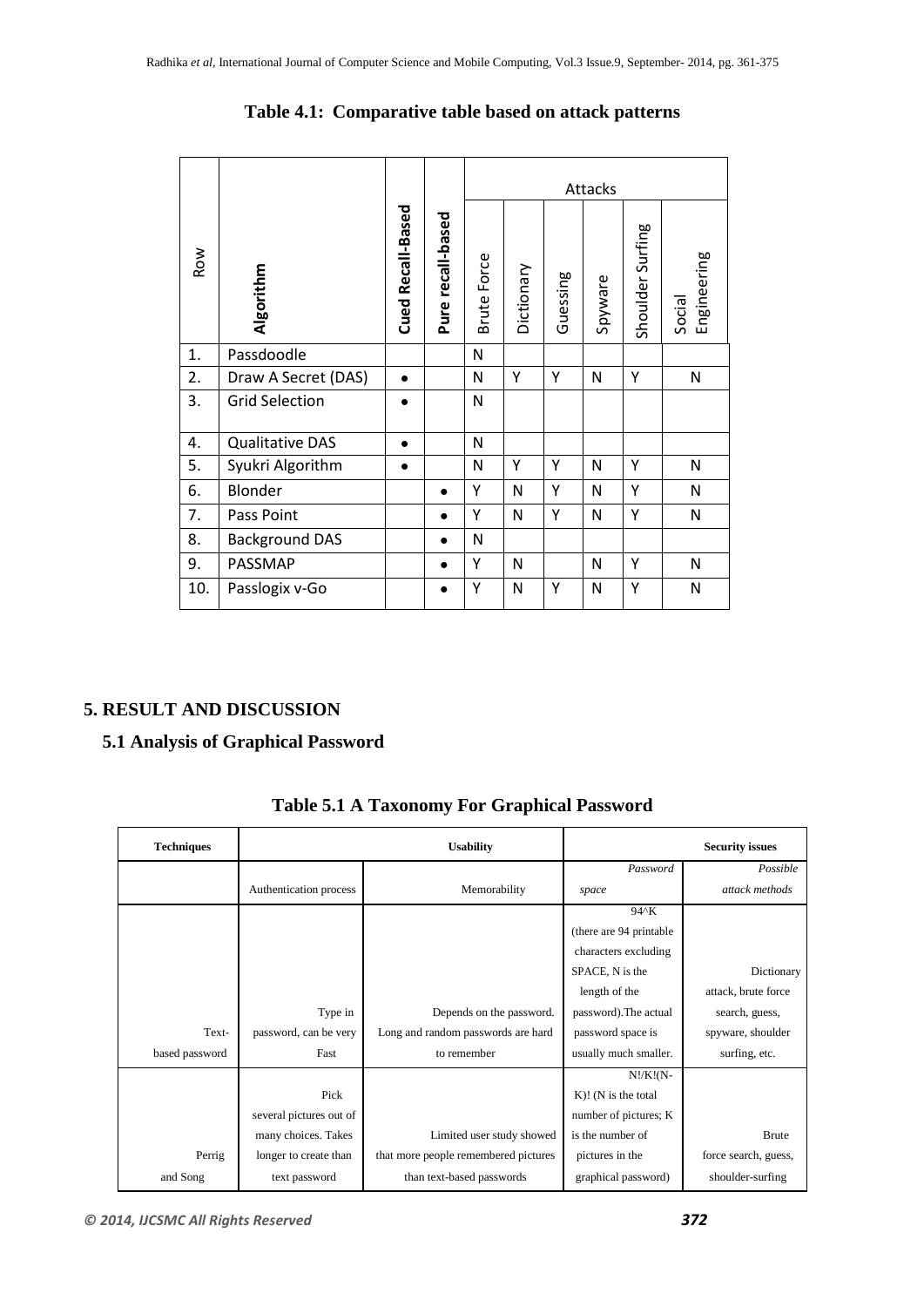|                  | Click                   |                                       | $N!/K!(N-$                               |                       |
|------------------|-------------------------|---------------------------------------|------------------------------------------|-----------------------|
|                  | within an area          |                                       | $K$ )! (N is the total                   |                       |
|                  | bounded by pre-         |                                       | number of picture                        |                       |
|                  | registered picture      | Can be hard to remember               | objects; K is the                        |                       |
| Sobrado          | objects, can be very    | when large numbers of objects are     | number of pre-                           | <b>Brute</b>          |
| and Birget       | Fast                    | involved.                             | registered objects)                      | force search, guess   |
|                  | Type in                 |                                       |                                          |                       |
|                  | the code of pre-        | Users have to memorize                |                                          |                       |
| Man, et          | registered picture      | both picture objects and their codes. | Same as                                  |                       |
|                  |                         |                                       |                                          | <b>Brute</b>          |
| al. Hong, et al. | objects; can be very    | More difficult than text-based        | the text based                           |                       |
|                  | Fast                    | Password                              | password                                 | force search, spyware |
|                  |                         |                                       | $N^{\wedge}K$<br>(K <sup>2</sup> )       |                       |
|                  |                         |                                       | number of<br>the<br>is                   |                       |
|                  | Recognize               |                                       | rounds<br>of                             |                       |
|                  | and pick the pre-       |                                       | authentication, N is                     | Dictionary            |
|                  | registered pictures;    | Faces are easier to                   | the total number of                      | attack, brute force   |
| Passface         | takes longer than text- | remember, but the choices are still   | pictures<br>At each                      | search, guess,        |
|                  | based password          | Predictable                           | round)                                   | shoulder surfing      |
|                  |                         |                                       | $N^{\wedge}K$ (N                         |                       |
|                  |                         |                                       | is the total number of                   |                       |
|                  |                         |                                       |                                          |                       |
|                  |                         |                                       | pictures, K is the                       |                       |
|                  |                         |                                       | number of pictures in                    |                       |
|                  | User                    |                                       | the graphical                            |                       |
|                  | register a sequence of  | Pictures are organized                | password. N is small                     | <b>Brute</b>          |
| Jansen et        | images; slower than     | according to different themes to help | due the size limit of                    | force search, guess,  |
| al.              | text-based password     | users remember                        | mobile devices)                          | shoulder surfing      |
|                  |                         |                                       | $(N+1)$ <sup><math>\wedge</math></sup> K |                       |
|                  | Recognize               |                                       | (K is the number of                      |                       |
|                  | and click on the pre-   |                                       | rounds of                                |                       |
|                  | registered images;      |                                       | authentication, N is                     |                       |
|                  | slower than text-based  | Users can use their favorite          | the total number of                      | <b>Brute</b>          |
| Takada           | password. Slower than   | images; easy to remember than system  | pictures at each                         | force search, guess,  |
|                  |                         |                                       |                                          |                       |
| and Koike        | text-based password     | assigned pictures                     | round)                                   | shoulder surfing      |

|                  |                      |                                       | Password              |                    |
|------------------|----------------------|---------------------------------------|-----------------------|--------------------|
|                  |                      |                                       | space is larger than  |                    |
|                  |                      |                                       | text based password.  |                    |
|                  |                      |                                       | But the size of DAS   |                    |
|                  |                      |                                       | password space        |                    |
| Jermyn,          |                      |                                       | Decreases             |                    |
| et al., Thorpe   | <b>Users</b>         | Depends on what users                 | significantly with    | Dictionary         |
| and van Oorschot | draw something on a  | draw. User studies showed the drawing | fewer strokes for a   | attack, shoulder   |
|                  | 2D grid              | sequence is hard to remember          | fixed password length | Surfing            |
|                  | Draw                 |                                       |                       |                    |
|                  | signatures using     |                                       |                       |                    |
|                  | mouse. Need a        |                                       |                       | Guess,             |
| Syukri, et       | reliable signature   | Very easy to remember,                | Infinite              | dictionary attack, |
| al.              | recognition program. | but hard to recognize                 | password space        | shoulder surfing   |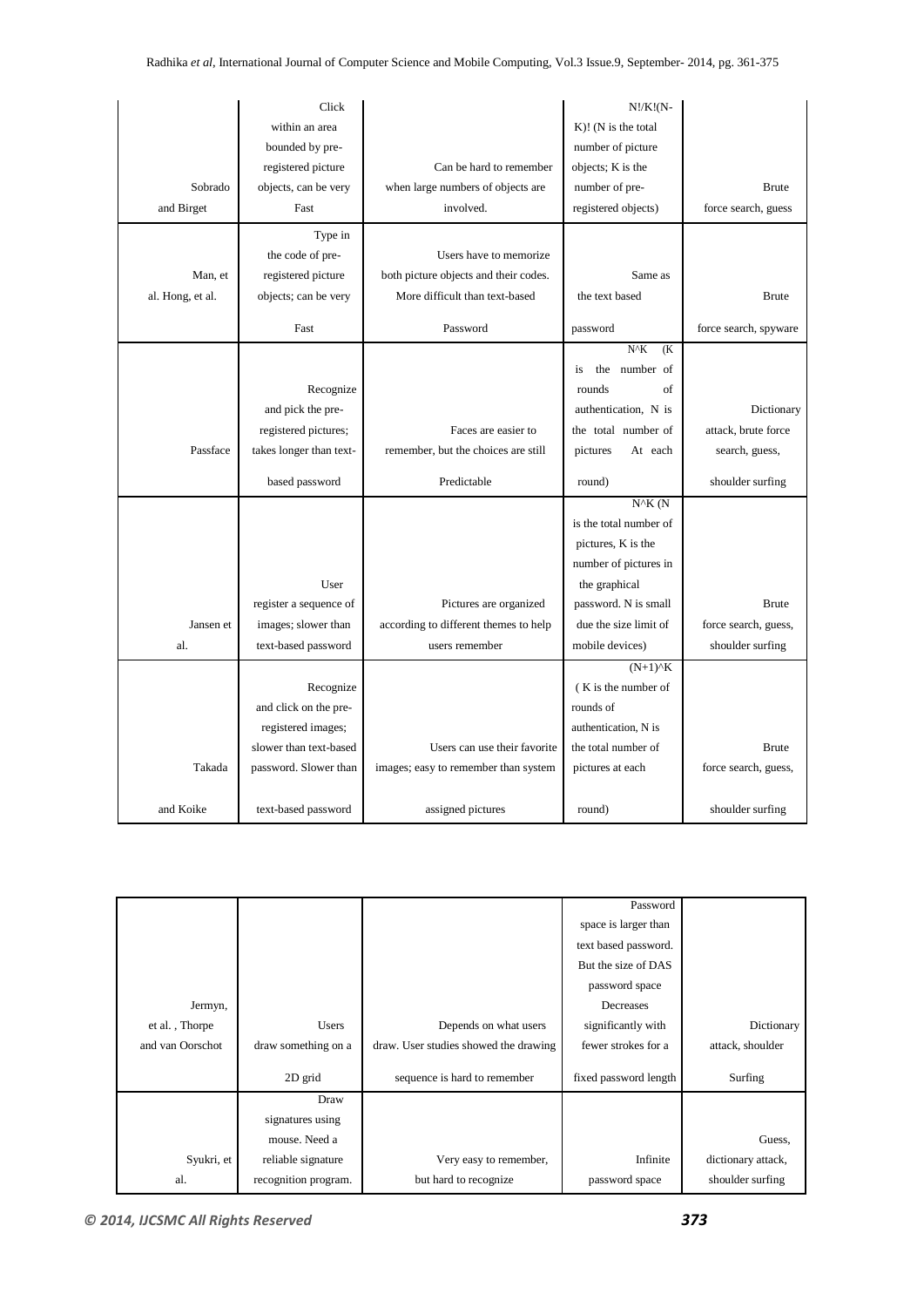| Goldberg<br>et al.             | Draw<br>something with a<br>stylus onto a touch<br>sensitive screen        | Depends on what users<br>Draw | Infinite<br>password space                                                          | Guess,<br>dictionary attack,<br>shoulder surfing  |
|--------------------------------|----------------------------------------------------------------------------|-------------------------------|-------------------------------------------------------------------------------------|---------------------------------------------------|
| <b>Blonder</b><br>, Passlogix, | Click on                                                                   |                               | $N^{\wedge}K(N)$<br>is the number of<br>pixels or smallest<br>units of a picture, K |                                                   |
| Wiedenbeck, et al.             | several pre-registered<br>locations of a picture<br>in the right sequence. | Can be hard to remember       | is the number of<br>locations to be<br>clicked on)                                  | Guess,<br>brute force search,<br>shoulder surfing |

# **6. CONCLUSION**

Our preliminary analysis suggests that it is more difficult to break graphical passwords using the traditional attack methods such as brute force search, dictionary attack, or spyware. However, since there is not yet wide deployment of graphical password systems, the vulnerabilities of graphical passwords are still not fully understood. The relationship between usability and security is a complex one; too often, improvements in one lead to a reduction in the other.

The Cued Click-Point method is very usable and provides great security using hotspot technique. By taking advantage of user's ability to recognize images and the memory trigger associated with seeing a new image. Cued Click Point is more secure than the previous graphical authentication methods. CCP increases the workload for attackers by forcing them to first acquire image sets for each user, and then analyze for hotspot on each of these images. Cued Click-Points method has advantages over other password schemes in terms of usability, security and memorable authentication mechanism.

# **REFERENCES**

[1] R. Dhamija and A. Perrig, "Deja Vu: A User Study Using Images for Authentication," in *Proceedings of 9th USENIX Security Symposium*, 2000.

[2] L. Sobrado and J.-C. Birget, "Graphical passwords," The Rutgers Scholar, An Electronic Bulletin for Undergraduate Research, vol. 4, 2002.

[3] J. Birget,D. Hong, and N.Memon. Graphical passwords based on robust discretization. IEEE Transactions on Information Forensics and Security,1(3):395–399, 2006.

[4] D. Hong, S. Man, B. Hawes, and M. Mathews, "A password scheme strongly resistant to spyware," in Proceedings of International conference on security and management. Las Vergas, NV, 2004.

[5] T. Valentine, "An evaluation of the Passface personal authentication system," Technical Report, Goldsmiths College, University of London 1998.

[6]D. Davis, F. Monrose, and M. Reiter. On user choice in graphical password schemes. In 13th USENIX Security Symposium, August 2004.

[7] W. A. Jansen, "Authenticating Users on Handheld Devices," in Proceedings of Canadian Information Technology Security Symposium, 2003.

[8] I. Jermyn, A. Mayer, F. Monrose, M. Reiter, and A. Rubin,"The design and analysis of graphical passwords" In 8th USENIX Security Symposium, August 1999.

[9] A. F. Syukri, E. Okamoto, and M. Mambo, "A User Identification System Using Signature Written with Mouse," in Third Australasian Conference on Information Security and Privacy (ACISP): Springer Verlag Lecture Notes in Computer Science (1438), 1998, pp. 403-441.

[10] P. Dunphy and J. Yan. Do background images improve "Draw a Secret" graphical passwords. In 14th ACM Conference on Computer and Communications Security (CCS), October 2007.

[11] Passlogix: Passlogix website. http://www.passlogix.com.

[12] A. Dirik, N. Menon, and J. Birget: Modeling user choice in the Passpoints graphical password scheme. In 3rd ACM Conference on Symposium on Usable Privacy and Security (SOUPS), July 2007.